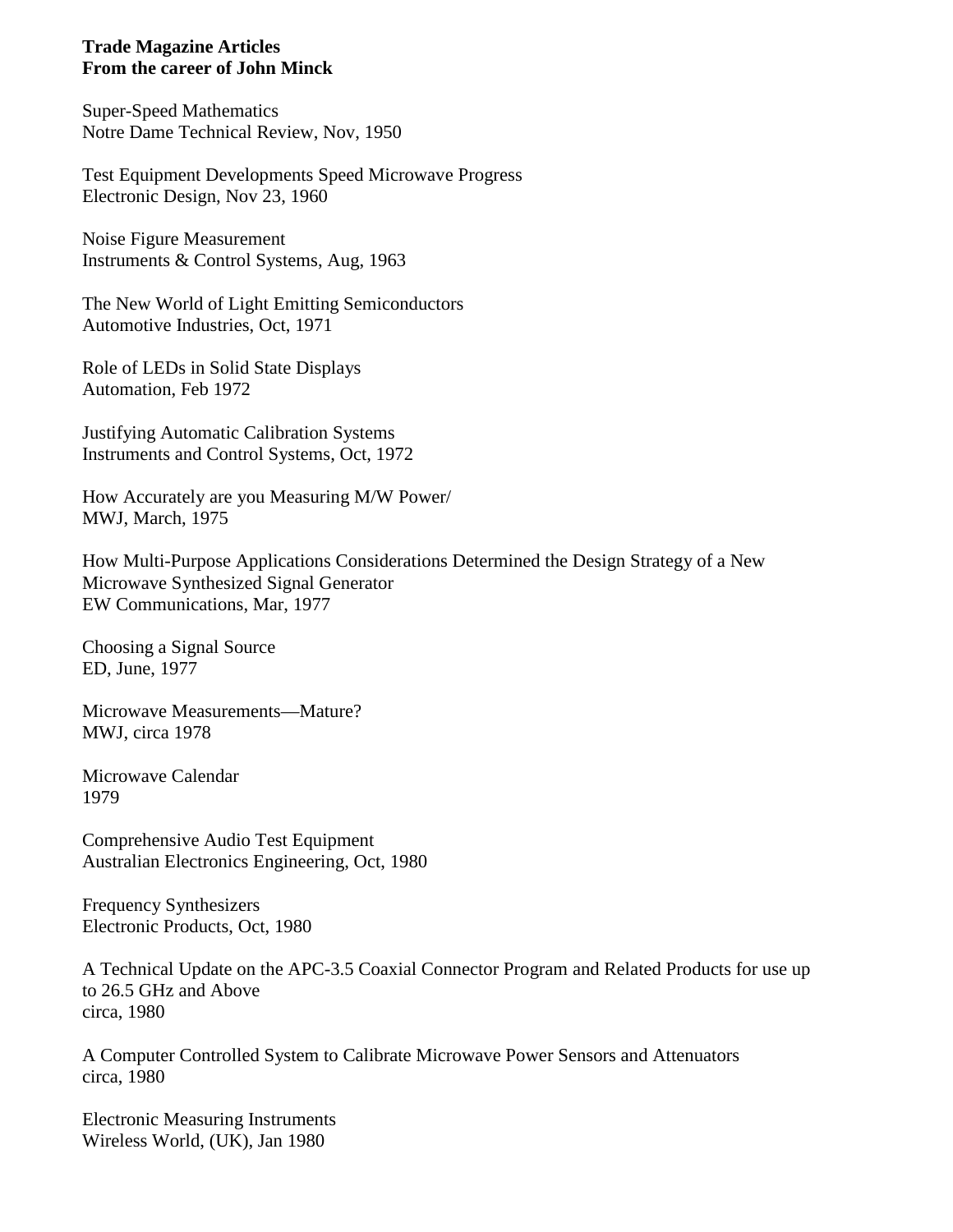Signal Sources—old and new—leave little room for improvement EDN, May 13, 1981

A Novel K-Band YIG-tuned Harmonic Multiplier Meets Requirements of 2-26.5 GHz Synthesized Signal Generator circa, 1981

New 2-26.5 GHz Synthesized Signal Generator has High Performance Pulsing built in circa, 1981

Signal Generators EE Times, March 2, 1981

Versatile Synthesizers find Wide Application Canadian Electronics Engineering, June 1981

Some Considerations in Measuring Noise Figure of Wideband and Band-limited Components and Systems circa, 1981

Signal Sources—Special Report EE Times, Dec 21, 1981

Sizing up Synthesizers Synthesizers, Their Applications, Specifications, and Definitions new electronics, (UK), Dec 1981

Microwave Measurements 1982

The Impact of a New Noise Figure Meter on Microwave Metrology Pulse, May, 1982

Pulsed Microwave Signal Peak-Power Measurement Improves MSN, March, 1984

Microwave Measurements electronik industrie, (German), Aug, 1984

Checking Microwave Interface Path Deterioration Automatically Electronic Test, Nov, 1984

Neue Trends der Mikrowellen-MeBtechnik Mikrowellentechnik, (German), Aug, 1984

Microwave Measurement Trends Australian Electronics Engineering, Dec, 1984

Microwave Measurement Trends Reflect New Developments and Technologies MSDH, 1984

Design Trends Evaluated for Passive Components MSN, Feb, 1986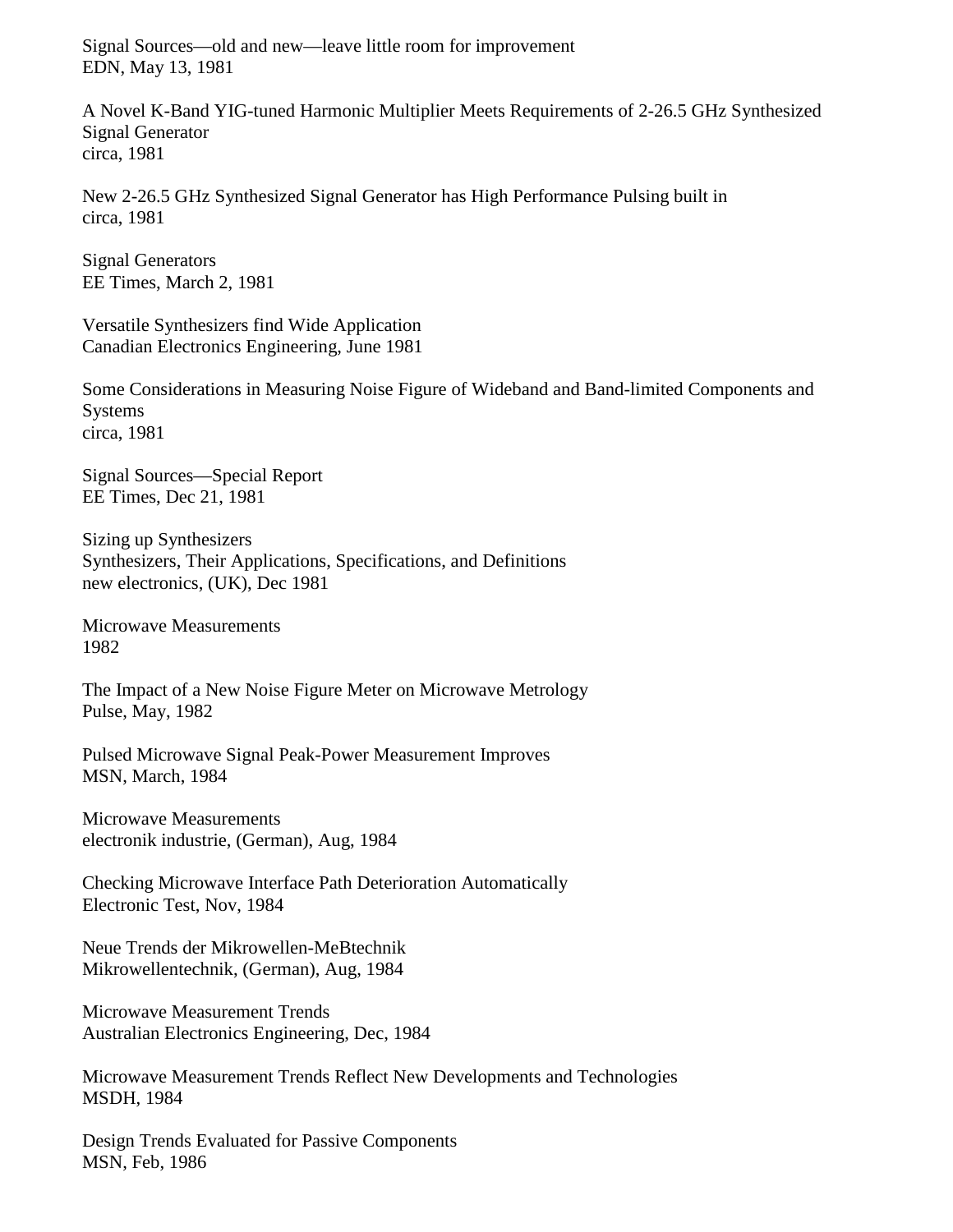A (Modest) Proposal to Establish a National Bureau of Standardization MSN, May, 1986

Instruments Specialize in Vector Modulation Microwaves/RF, March, 1987

Complex Modulation Testing of Components & Systems Accomplished Using New Tools MSN, Feb, 1987

Instrument Technology Evolving to Meet Measurement Needs Microwaves/RF, March, 1987

Programmable Switch/Attenuator Modifications Provide Microwave Test Solutions Electronics Test, Oct, 1987

Benchtop Signal Simulation Becomes a Reality Defense Electronics, Nov, 1987

Some Significant Things that have Happened to RF in the Last 10 Years RF Design, Oct 1988

Shaping the Future of Signal Simulation Defense Electronics, Mar, 1989

Signal Simulator Hops 3000 MHz in less than 250ns Microwaves/RF, April, 1989

Automated Calibration System for Excess Noise Sources Assists Metrology Labs Microwave Product Digest, Feb, 1990

Trends in Microwave Testing Evaluation Engineering, Dec, 1989

Microwave Measurements, 1970 to 2000 MSN, Jan, 1990

Understanding Measurement of RF and Microwave Pulsed Power MWJ, Nov, 1991

Digital Progress, Fast ICs Challenge RF/Microwave Test Evaluation Engineering, Feb, 1992

A New Circuit Architecture for Synthesized Signal Generators Microwave Engineering Europe, Mar/Apr, 1992

Simulating Communications Systems T&MW Communications, April, 1992

Increasing the Up-time of Digital Microwave Radios Telematics, (India), Oct, 1992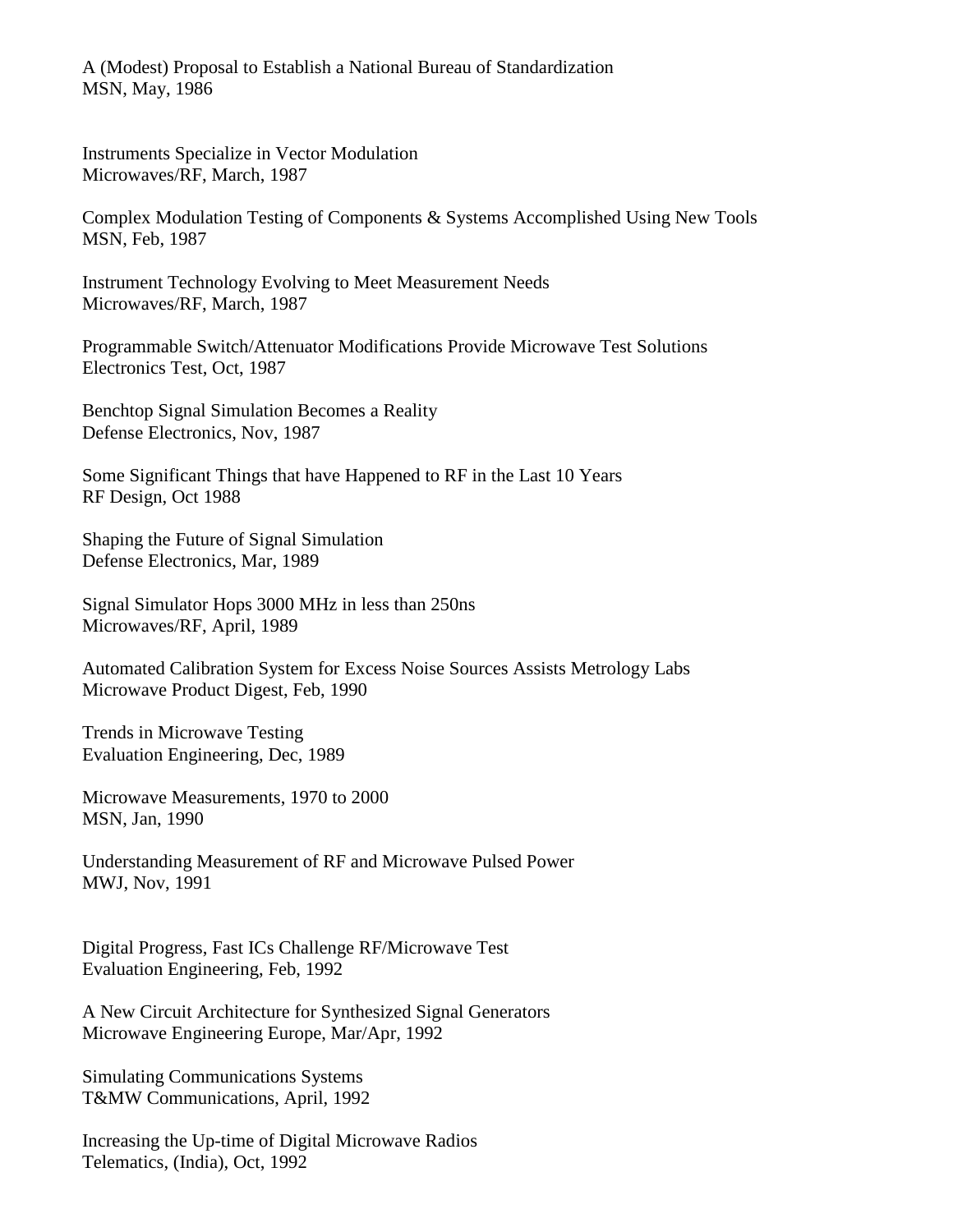Dynamic Ghost Simulation Broadcast Engineering, Feb, 1993

Receiver Signal Simulation Improves Time to Market T&M World, Sept, 1993

Multi-Parameter Test System Checks PLLs and Oscillators Microwaves/RF, Dec 1996

Signal and Network Analyzers Span the Spectrum from audio to light EDN, Jan. 2, 1997

Garage gives Birth to Measurement Giant Microwaves/RF  $40<sup>th</sup>$  anniversary issue, Aug, 2001

## **Lectures and Technical Papers**

**Assistance Available from a Manufacturer** NCSL Conference, Nov 14, 1973

Computer Instrumentation—Make or Buy? IEEE Show, 1973

A Management Strategy for Calibration Labs NCSL Conference, circa 1974

The National Measurement System—A Hidden Giant NCSL Conference, circa 1975

New Instrument Trends for Electronic Warfare AOC Show, Sept, 1975

New Trends in Electronic Instrumentation Society of Military Engineers, Feb, 1976

How Our Stanford Park Products are Used—13-part series SPD Park Press, employee newsletter, 1977

Design and Measurement Considerations for a 15 Mbps Fiber Optic Data Link AOC Conference, April, 1978

Instrument Directions in the Eighties—From Dumb to Smart to Wise June, 1980

Uses for the Microwave Spectrum FE Training Lecture, circa 1980

How our SPD Products are Used SPD Park Press, employee newsletter, circa, 1982

Stanford Park Division Profile Lecture, Nov, 1990